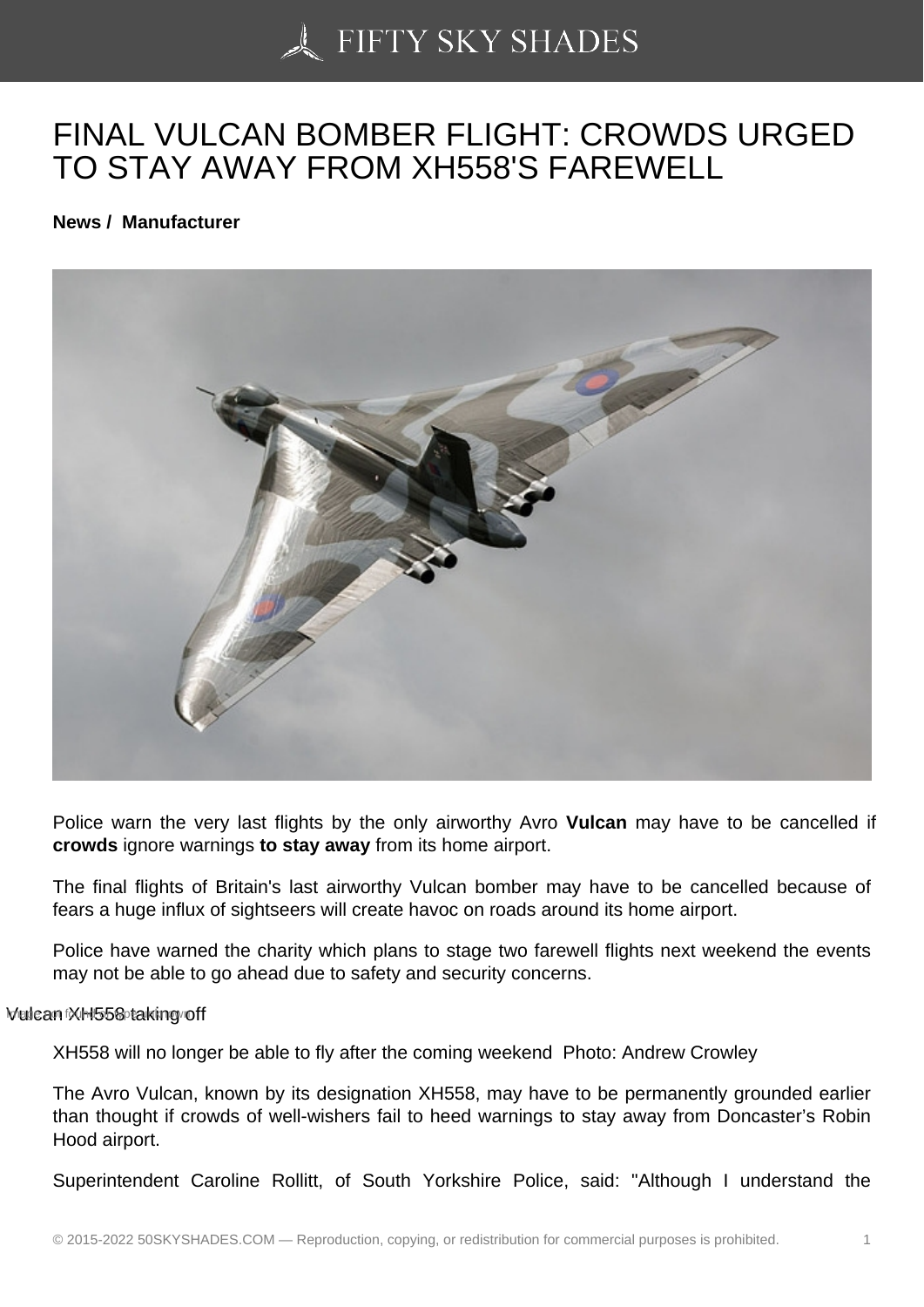passion of the supporters of the Vulcan over the past few months as we approach its final flights more and more spectators have turned up at events where the Vulcan has been.

"I must ask everyone please, do not come to Robin Hood to see her take-off and land."

Dr Robert Pleming, chief executive, Vulcan to the Sky Trust

"This has started to overwhelm local authorities and emergency services.

"My first priority is ensuring the safety of all road users and local communities.

"Doncaster airport is a small commercial airport that can accommodate its passengers.

"However, the infrastructure around it cannot accommodate a large influx of people hoping to see the Vulcan."

The distinctive delta-wing aircraft was formerly part of the RAF's Cold War V-Bomber force, and a key part of Britain's nuclear deterrent.

It came into service in 1956 and 136 aircraft were built in total, including prototypes.

XH558, named The Spirit of Great Britain, was the first of its exact type to the flown by RAF in 1960.

The age of XH558's airframe and engines mean three expert companies which keep the bomber aloft have decided they must end their support at the end of this season.

It is due to fly over town and cities in the north of England on Saturday in the first of two farewell sorties, and over southern England the following day.

Owned by the Vulcan to the Sky Trust, XH558 costs more than £2m a year to keep airborne but after the coming weekend will become a permanent exhibit at Doncaster.

Dr Robert Pleming, the trust's chief executive said: "The situation we find ourselves in is a tremendous compliment to the passion and energy of XH558's supporters, many of whom have donated time and money to allow her to fly.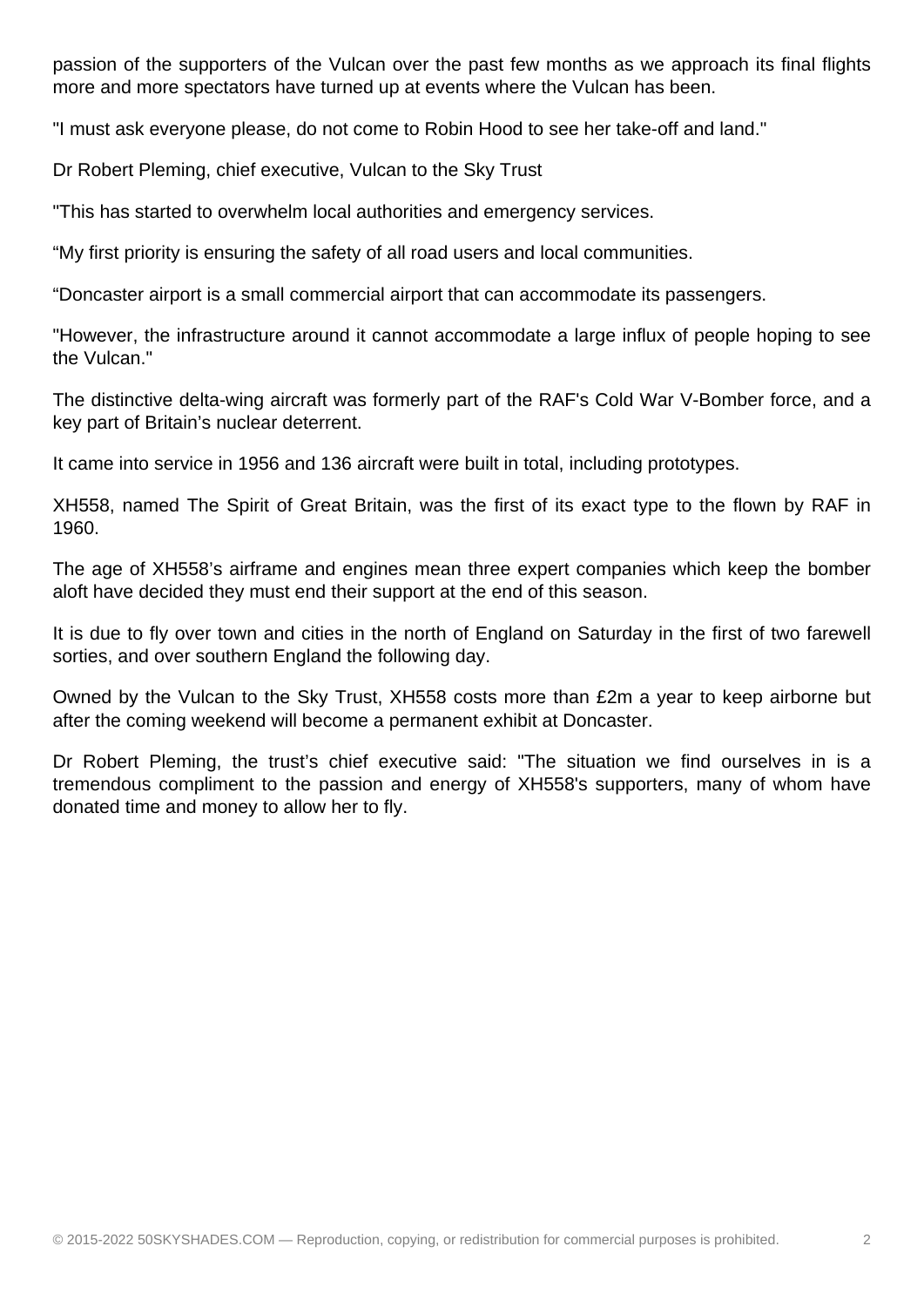Image not found or type unknown

XH558 with its undercarriage down Photo: REX

"As someone who has devoted a significant portion of his life to this aircraft, I fully understand.

"But I must ask everyone please, do not come to Robin Hood to see her take-off and land.

"If you do, and the numbers are vast, the police have stated that they may well have no option but to lock down the airport, the financial consequences of which to the trust would be terminal."

Concerns about this weekend's events centre on the need to keep unrestricted access to the airport for the emergency services as scheduled and chartered flights will also be taking place as normal.

Dr Pleming said: "The police have told us that they have a legal responsibility to ensure that emergency access points are clear of obstructions."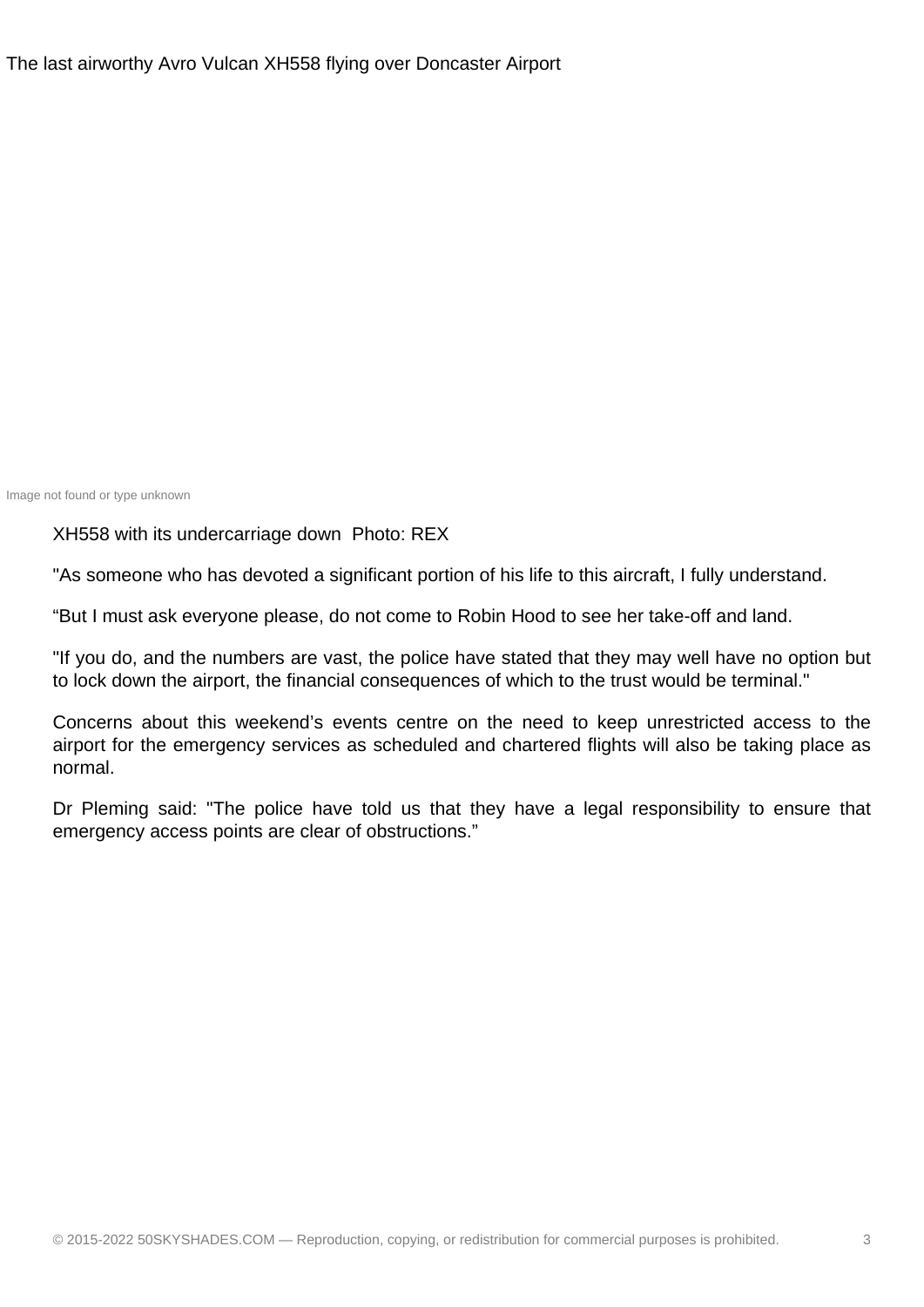Vulcan Bomber's farewell over RAF Waddington

Aviation enthusiasts are being urged to view the Vulcan on its final flights from a range of other vantage points along the final flightpaths rather than at Doncaster Robin Hood airport.

Details of both sorties are due to be released on the Vulcan to the Sky Trust's website on Tuesday, allowing well-wishers to plan their journeys.

The last airworthy Avro Vulcan XH558 flying over Doncaster Air[port](http://www.vulcantothesky.org/)

Image not found or type unknown

## XH558 came into service in 1960 and was restored in 2007 Photo: REX